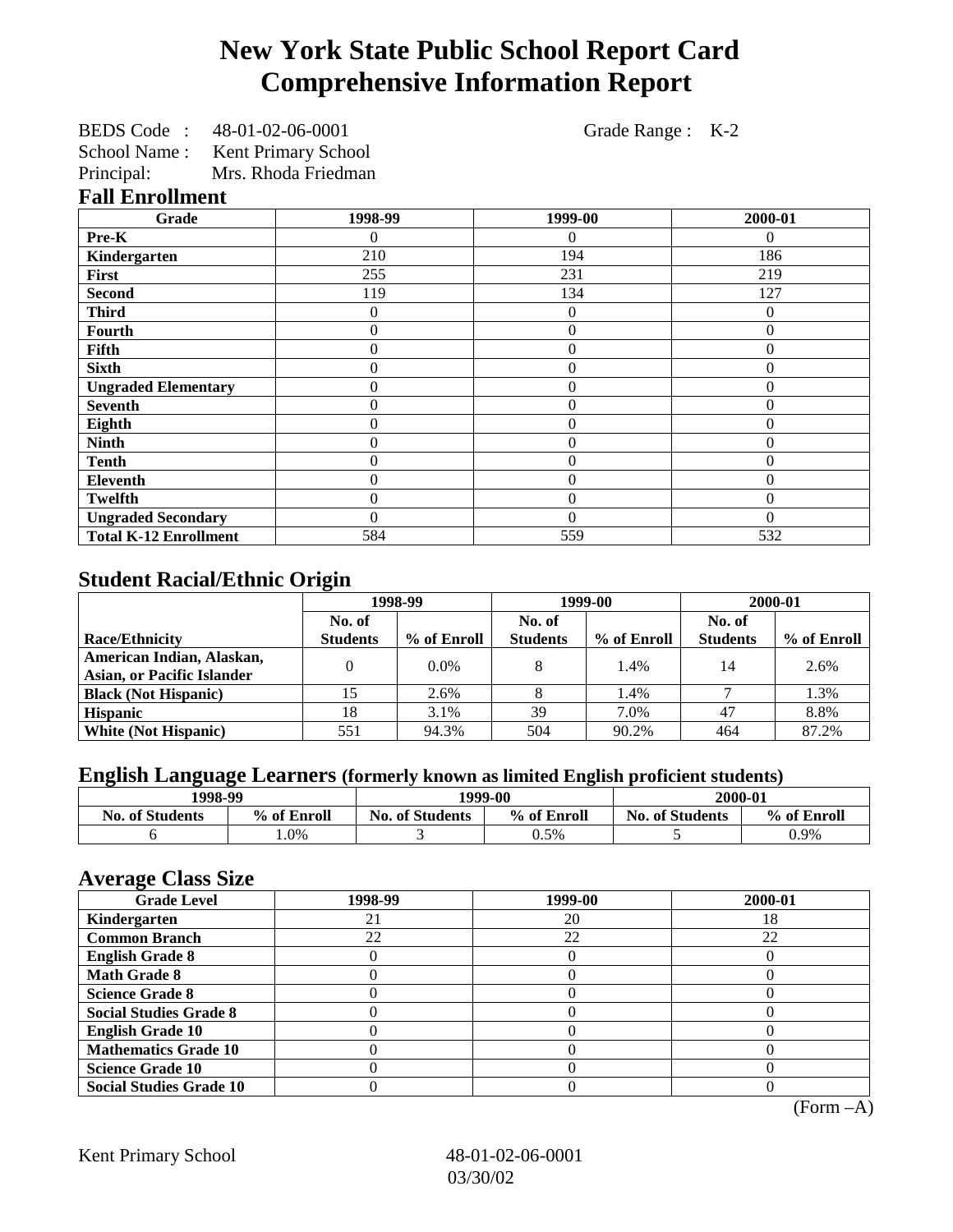### **District Need to Resource Capacity Category**

| <b>N/RC Category</b> | <b>Description</b>                                                  |
|----------------------|---------------------------------------------------------------------|
|                      | This is a school district with average student needs in relation to |
|                      | district resource capacity.                                         |

#### **Similar School Group and Description**

| <b>Similar School Group</b> | <b>Description</b>                                                    |
|-----------------------------|-----------------------------------------------------------------------|
|                             | All schools in this group are elementary level schools in school      |
|                             | districts with average student needs in relation to district resource |
|                             | capacity. The schools in this group are in the lower range of student |
|                             | needs for elementary level schools in these districts.                |

**All schools within the same N/RC category are divided into three similar groups defined by the percentage of students in the school who are eligible for the free lunch program and/or who are English Language Learners (formerly known as Limited English proficient).**

#### **Attendance and Suspension**

|                               | 1997-98         |         |                 | 1998-99 | 1999-00         |         |
|-------------------------------|-----------------|---------|-----------------|---------|-----------------|---------|
|                               | No. of          | $%$ of  | No. of          | $%$ of  | No. of          | $%$ of  |
|                               | <b>Students</b> | Enroll. | <b>Students</b> | Enroll. | <b>Students</b> | Enroll. |
| <b>Annual Attendance Rate</b> |                 | 97.0%   |                 | 94.9%   |                 | 94.5%   |
| <b>Student Suspensions</b>    |                 | 0.2%    |                 | $0.0\%$ |                 | 0.2%    |

#### **Student Socioeconomic and Stability Indicators (Percent of Enrollment)**

|                          | 1998-99    | 1999-00 | 2000-01 |
|--------------------------|------------|---------|---------|
| <b>Free Lunch</b>        | 8.8%       | 7.4%    | 4.9%    |
| <b>Reduced Lunch</b>     | 3.7%       | 4.7%    | 4.1%    |
| <b>Public Assistance</b> | $1 - 10\%$ | 1-10%   | 1-10%   |
| <b>Student Stability</b> | 91-100%    | 100%    | 95%     |

#### **Staff Counts**

| <b>Staff</b>                            | 2000-01 |
|-----------------------------------------|---------|
| <b>Total Teachers</b>                   | 31      |
| <b>Total Other Professional Staff</b>   |         |
| <b>Total Paraprofessionals</b>          |         |
| <b>Teaching out of Certification *</b>  |         |
| <b>Teachers with Temporary Licenses</b> |         |
|                                         |         |

\*Teaching out of certification more than on an incidental basis.

(Form –B)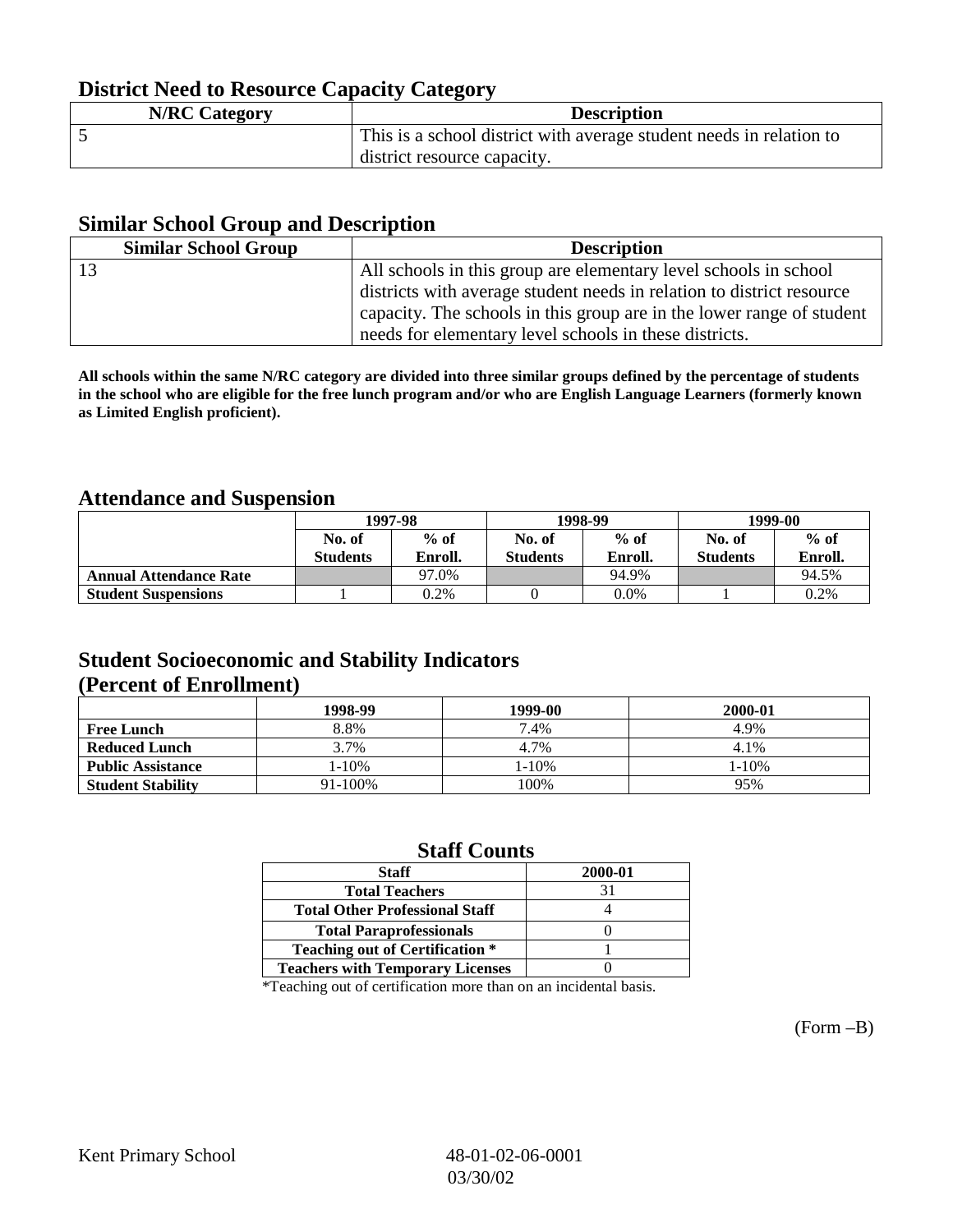# **Regents Examinations**

|                                                             | <b>All Students</b> |                                                 |                  | <b>Students with Disabilities</b> |                  |                  |  |
|-------------------------------------------------------------|---------------------|-------------------------------------------------|------------------|-----------------------------------|------------------|------------------|--|
|                                                             | 1999                | 2000                                            | 2001             | 1999                              | 2000             | 2001             |  |
|                                                             |                     | <b>Comprehensive English</b>                    |                  |                                   |                  |                  |  |
| Number Tested                                               | $\theta$            | $\Omega$                                        | $\boldsymbol{0}$ | $\boldsymbol{0}$                  | $\boldsymbol{0}$ | $\boldsymbol{0}$ |  |
| Number scoring 55 to 100                                    | $\boldsymbol{0}$    | $\boldsymbol{0}$                                | $\boldsymbol{0}$ | $\mathbf{0}$                      | $\mathbf{0}$     | $\mathbf{0}$     |  |
| Number scoring 65 to 100                                    | $\overline{0}$      | $\overline{0}$                                  | $\overline{0}$   | $\overline{0}$                    | $\overline{0}$   | $\mathbf{0}$     |  |
| Number scoring 85 to 100                                    | $\overline{0}$      | $\overline{0}$                                  | $\overline{0}$   | $\overline{0}$                    | $\overline{0}$   | $\Omega$         |  |
| Percentage of Tested Scoring 55-100                         | 0%                  | 0%                                              | 0%               | 0%                                | 0%               | 0%               |  |
| Percentage of Tested Scoring 65-100                         | 0%                  | 0%                                              | 0%               | 0%                                | 0%               | 0%               |  |
| Percentage of Tested Scoring 85-100                         | 0%                  | 0%                                              | 0%               | 0%                                | 0%               | 0%               |  |
|                                                             |                     | Math I                                          |                  |                                   |                  |                  |  |
| <b>Number Tested</b>                                        | 72                  | $\boldsymbol{0}$                                | $\boldsymbol{0}$ | $\boldsymbol{0}$                  | $\boldsymbol{0}$ | $\boldsymbol{0}$ |  |
| Number scoring 55 to 100                                    | $\overline{72}$     | $\overline{0}$                                  | $\overline{0}$   | $\overline{0}$                    | $\mathbf{0}$     | $\mathbf{0}$     |  |
| Number scoring 65 to 100                                    | 72                  | $\mathbf{0}$                                    | $\mathbf{0}$     | $\overline{0}$                    | $\boldsymbol{0}$ | $\mathbf{0}$     |  |
| Number scoring 85 to 100                                    | 53                  | $\overline{0}$                                  | $\overline{0}$   | $\overline{0}$                    | $\overline{0}$   | $\overline{0}$   |  |
| Percentage of Tested Scoring 55-100                         | 100%                | 0%                                              | 0%               | $0\%$                             | 0%               | 0%               |  |
| Percentage of Tested Scoring 65-100                         | 100%                | 0%                                              | 0%               | 0%                                | 0%               | 0%               |  |
| Percentage of Tested Scoring 85-100                         | 74%                 | 0%                                              | 0%               | $0\%$                             | 0%               | 0%               |  |
|                                                             |                     | Math A                                          |                  |                                   |                  |                  |  |
| Number Tested                                               | $\boldsymbol{0}$    | $\theta$                                        | $\boldsymbol{0}$ | $\boldsymbol{0}$                  | $\boldsymbol{0}$ | $\boldsymbol{0}$ |  |
| Number scoring 55 to 100                                    | $\boldsymbol{0}$    | $\boldsymbol{0}$                                | $\overline{0}$   | $\overline{0}$                    | $\overline{0}$   | $\boldsymbol{0}$ |  |
| Number scoring 65 to 100                                    | $\mathbf{0}$        | $\mathbf{0}$                                    | $\mathbf{0}$     | $\overline{0}$                    | $\mathbf{0}$     | $\boldsymbol{0}$ |  |
| Number scoring 85 to 100                                    | $\overline{0}$      | $\overline{0}$                                  | $\mathbf{0}$     | $\overline{0}$                    | $\mathbf{0}$     | $\mathbf{0}$     |  |
| Percentage of Tested Scoring 55-100                         | 0%                  | 0%                                              | 0%               | 0%                                | 0%               | 0%               |  |
| Percentage of Tested Scoring 65-100                         | 0%                  | 0%                                              | $\overline{0\%}$ | $\overline{0\%}$                  | $\overline{0\%}$ | $\overline{0\%}$ |  |
| Percentage of Tested Scoring 85-100                         | 0%                  | 0%                                              | 0%               | 0%                                | 0%               | 0%               |  |
|                                                             |                     | Global Studies (last administered January 2000) |                  |                                   |                  |                  |  |
| Number Tested                                               | $\boldsymbol{0}$    | $\boldsymbol{0}$                                |                  | $\mathbf{0}$                      | $\boldsymbol{0}$ |                  |  |
| Number scoring 55 to 100                                    | $\overline{0}$      | $\overline{0}$                                  |                  | $\overline{0}$                    | $\overline{0}$   |                  |  |
| Number scoring 65 to 100                                    | $\mathbf{0}$        | $\mathbf{0}$                                    |                  | $\theta$                          | $\mathbf{0}$     |                  |  |
| Number scoring 85 to 100                                    | $\overline{0}$      | $\mathbf{0}$                                    |                  | $\overline{0}$                    | $\mathbf{0}$     |                  |  |
| Percentage of Tested Scoring 55-100                         | 0%                  | 0%                                              |                  | 0%                                | 0%               |                  |  |
| Percentage of Tested Scoring 65-100                         | 0%                  | 0%                                              |                  | $0\%$                             | 0%               |                  |  |
| Percentage of Tested Scoring 85-100                         | 0%                  | $\overline{0\%}$                                |                  | 0%                                | 0%               |                  |  |
| Global History and Geography (first administered June 2000) |                     |                                                 |                  |                                   |                  |                  |  |
| Number Tested                                               |                     | 0                                               | $\overline{0}$   |                                   | $\mathbf{0}$     | $\mathbf{0}$     |  |
| Number scoring 55 to 100                                    |                     | $\boldsymbol{0}$                                | $\overline{0}$   |                                   | $\boldsymbol{0}$ | $\boldsymbol{0}$ |  |
| Number scoring 65 to 100                                    |                     | $\overline{0}$                                  | $\overline{0}$   |                                   | $\overline{0}$   | $\boldsymbol{0}$ |  |
| Number scoring 85 to 100                                    |                     | $\overline{0}$                                  | $\overline{0}$   |                                   | $\overline{0}$   | $\overline{0}$   |  |
| Percentage of Tested Scoring 55-100                         |                     | 0%                                              | 0%               |                                   | 0%               | 0%               |  |
| Percentage of Tested Scoring 65-100                         |                     | 0%                                              | 0%               |                                   | 0%               | 0%               |  |
| Percentage of Tested Scoring 85-100                         |                     | 0%                                              | 0%               |                                   | 0%               | 0%               |  |

 $(Form - G)$